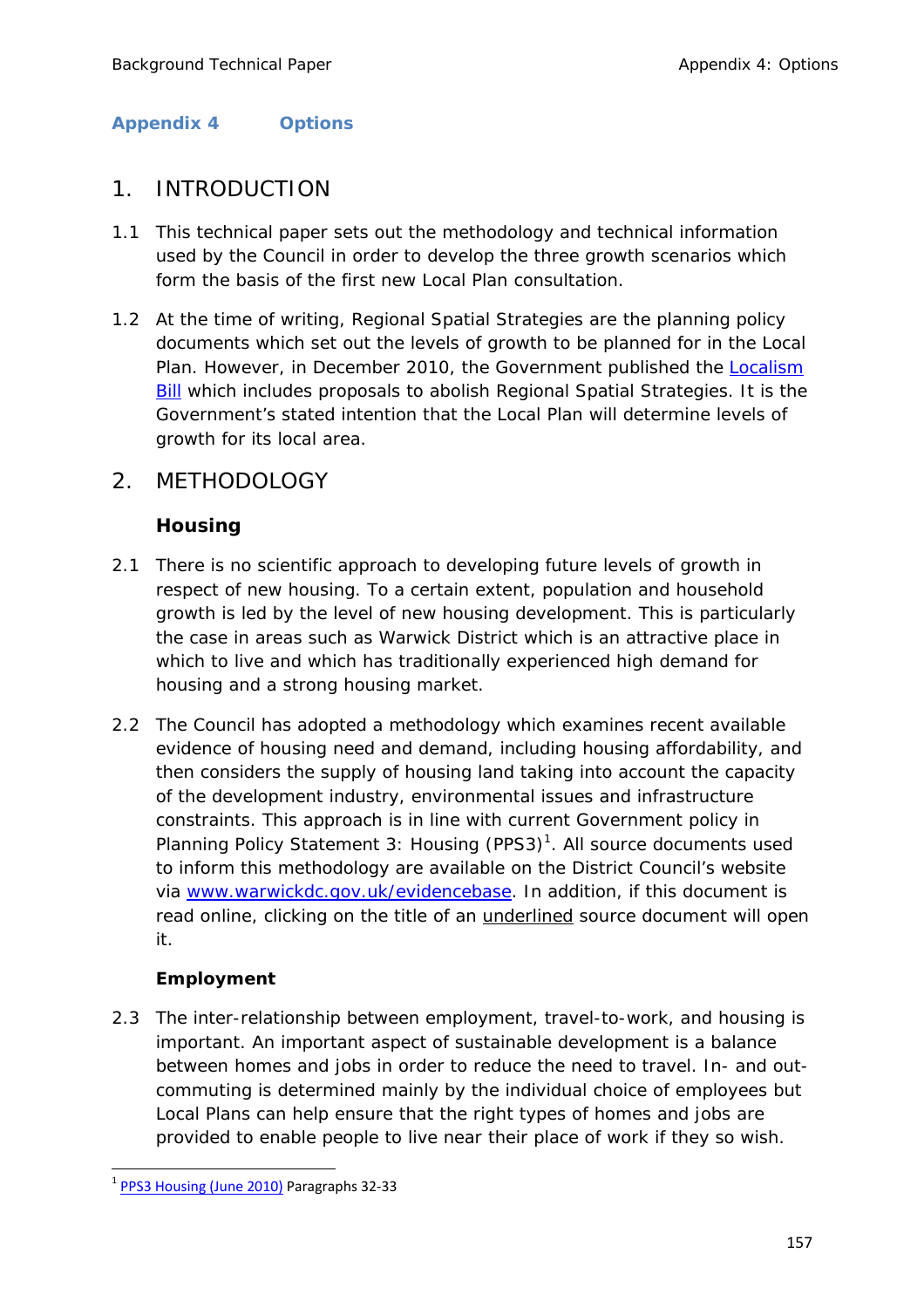2.4 The Council has adopted a methodology which examines employment demand based on the economic projections for Warwick District produced by the Cambridge Econometrics Local Economy Forecasting Model. Alternative scenarios for economic growth have been prepared taking account of recent economic trends, local economic development aspirations and policies, and the impact of alternative housing growth options. The analysis and results from this work are reported separately within the Employment Land Review and Employment Land Review Addendum.

# 3 HOUSING NEED AND DEMAND

3.1 Housing need is generally considered to be the housing requirements of those households which are unable to access housing in the market generally without some kind of subsidy. Housing demand, however, refers to the housing requirements of those households which can access the housing market without any form of subsidy. Housing need is generally assessed by way of a Needs Model which looks at the backlog of housing need and future arising need and estimates the annual requirements by tenure. Evidence of future housing demand can be derived from population and economic projections as well as housing market assessments. All evidence of future housing need and demand relies to some extent on projections of past trends.

# **Population and Household Projections**

3.2 The Office for National Statistics (ONS) produces population projections at local authority level every 2 years and the Government then produces household projections based on these. Population projections use trendbased assumptions of future levels of fertility, mortality and migration from the previous 5 years. ONS states that:

*"The sub-national population projections are based on the assumption that recent trends in fertility, mortality and migration at local authority level will continue; they take no account of local development policy, economic factors or the capacity of areas to accommodate population. The projections provide the population levels and age structure that would result if the assumptions about future fertility, mortality and migration levels were realised."* 

3.3 The latest population and household projections use the 2008 population estimates as a starting point.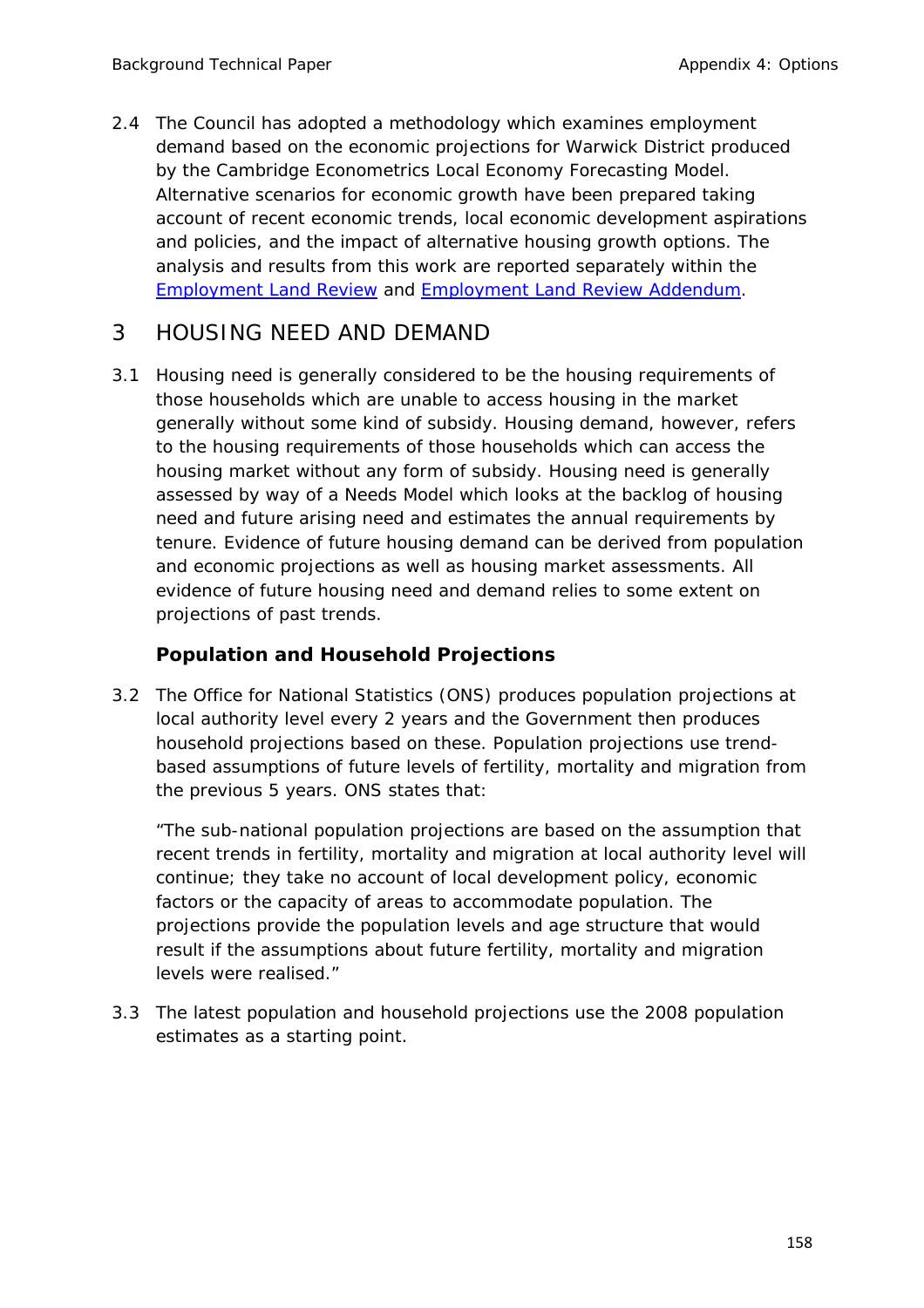#### **TABLE 1 2008-BASED POPULATION AND HOUSEHOLD PROJECTIONS**

|                                                                             | 2008   | 2013              | 2018 | 2023                                  | 2028   | 2033   |
|-----------------------------------------------------------------------------|--------|-------------------|------|---------------------------------------|--------|--------|
| <b>Population</b>                                                           |        | 138,200   146,000 |      | 153,100   159,900   166,700   172,400 |        |        |
| Households                                                                  | 60,000 | 64,000            |      | 69,000 73,000                         | 77,000 | 81.000 |
| Sources: ONS 2008-based Sub-national Population Projections and CLG Revised |        |                   |      |                                       |        |        |
| 2008-Based Household Projections                                            |        |                   |      |                                       |        |        |

3.4 The following table sets out the increases in households over the different five year periods and shows that the average annual increase is 840 households.

#### **TABLE 2 2008-BASED HOUSEHOLD PROJECTIONS: RATES OF INCREASE**

| Increase $\vert$ 2008-                               | 2013  | $2013 -$<br>2018 | $2018 -$<br>2023 | $2023-$<br>2028 | 2028-<br>2033 | Annual<br>Average |
|------------------------------------------------------|-------|------------------|------------------|-----------------|---------------|-------------------|
| No.                                                  | 4,000 | 5,000            | 4,000            | 4,000           | 4,000         | 840               |
| %                                                    | 6.6   | 7.8              | 5.8              | 5.4             | 5.2           |                   |
| Course: CLC Devised 2000 Besed Household Dreigations |       |                  |                  |                 |               |                   |

Source: CLG Revised 2008-Based Household Projections

3.5 The projections show an overall increase in population of 28,500 (20.6%) between 2008 and 2028 with a slowing of the rate of increase after 2013. Households are shown to increase by 17,000 (28%) between 2008 and 2028. It is worth noting that these projections are based on trends dating from between 2003 and 2008 when house building in the district was at a relatively high level (see Table 3 below). The projections assume that these levels of growth will continue, which clearly is not the case in the short term, as evidenced by more recent completion rates and the current slowdown in the growth of the economy.

### **TABLE 3 ANNUAL COMPLETIONS 2001/02 to 2009/10**

| l Year          | 2001/02   2002/03   2003/04   2004/05   2005/06 |     |      |     |
|-----------------|-------------------------------------------------|-----|------|-----|
| Dwellings   872 | 073                                             | 733 | 746. | 782 |

| Year                   |  | $2006/07$   2007/08   2008/09   2009/10 |     |     |
|------------------------|--|-----------------------------------------|-----|-----|
| <b>Dwellings</b>   523 |  | 608                                     | 427 | 188 |
|                        |  |                                         |     |     |

Source: Warwick District Council Housing Monitoring Database

3.6 The period from 1999 to 2006 was one of high levels of housing growth in the district. This was largely due to two sources of new house building running concurrently – firstly, a number of sites allocated in the Warwick District Local Plan 1995 started to come forward during the period and, secondly, a number of sizeable brownfield windfall sites came forward unexpectedly. These windfall sites largely consisted of former employment sites and the majority of these accommodated apartments. The Council does not consider that this level of brownfield development will continue in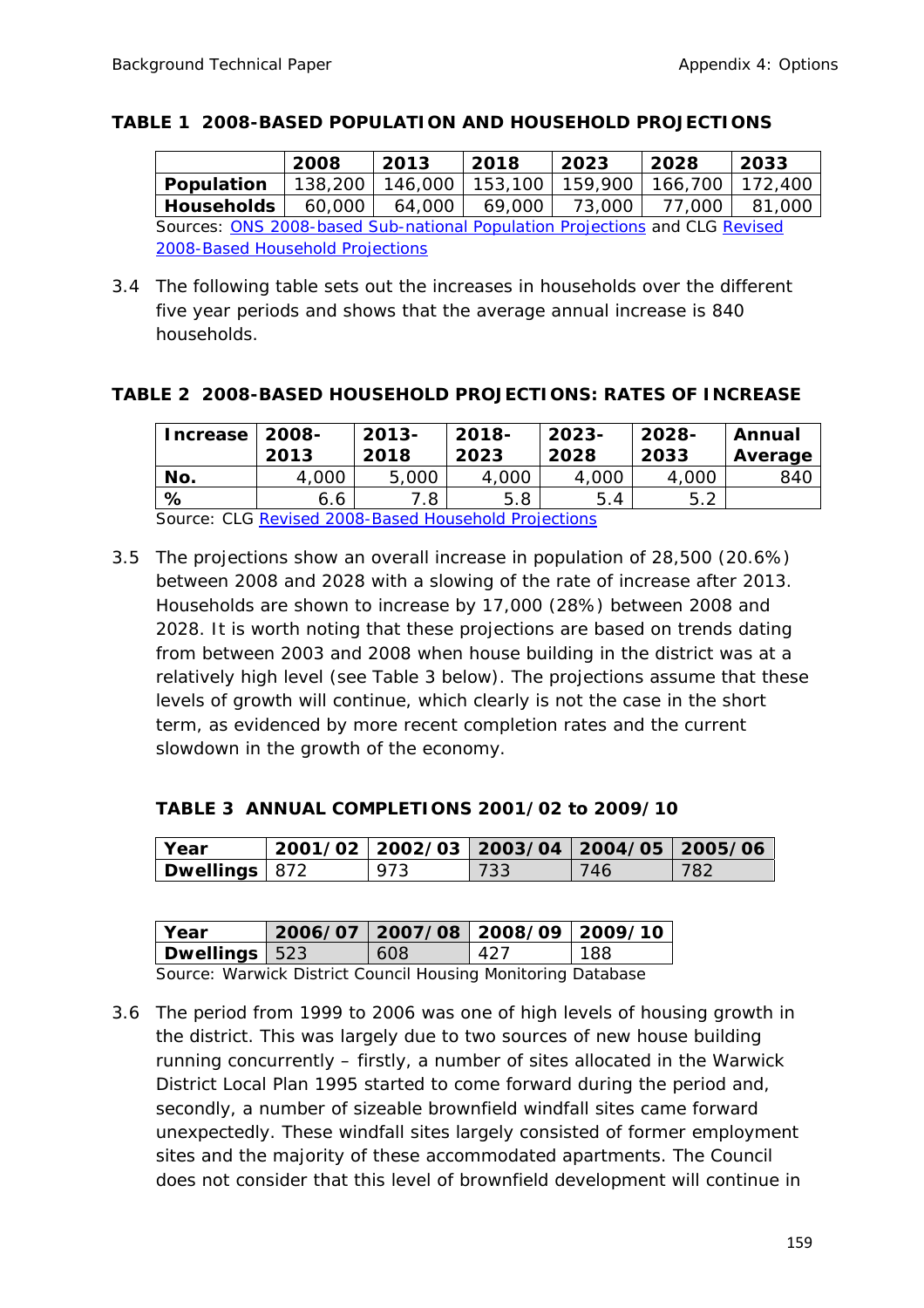the future largely because the Council wishes to protect its employment land in order to maintain a balanced portfolio and also because the market for apartments on the scale seen in previous years has largely disappeared. The results of the population and household projections should therefore be treated with caution.

- 3.7 Although the actual increase in the numbers of people and households in the projections is of limited value in analysing future housing need and demand, the nature of the change in population and households does offer a useful insight into changing trends.
- 3.8 The 2008-based population projections give an indication of the changing age structure of the population. Currently, Warwick has a relatively young population compared with the national picture. The population projections show that the very young (those under 15) and older people (those aged over 64) will make up a greater proportion of the population in 2026 than in 2008.



Source: ONS 2008-based Sub-national Population Projections

3.9 The household projections indicate that average household size is likely to fall from 2.3 in 2008 to 2.1 in 2026. The following graphs show the material increases in different types of households. The first graph shows a significant projected increase (13,000) in the number of one person households. However the greatest proportionate increase is for lone parent households (67%).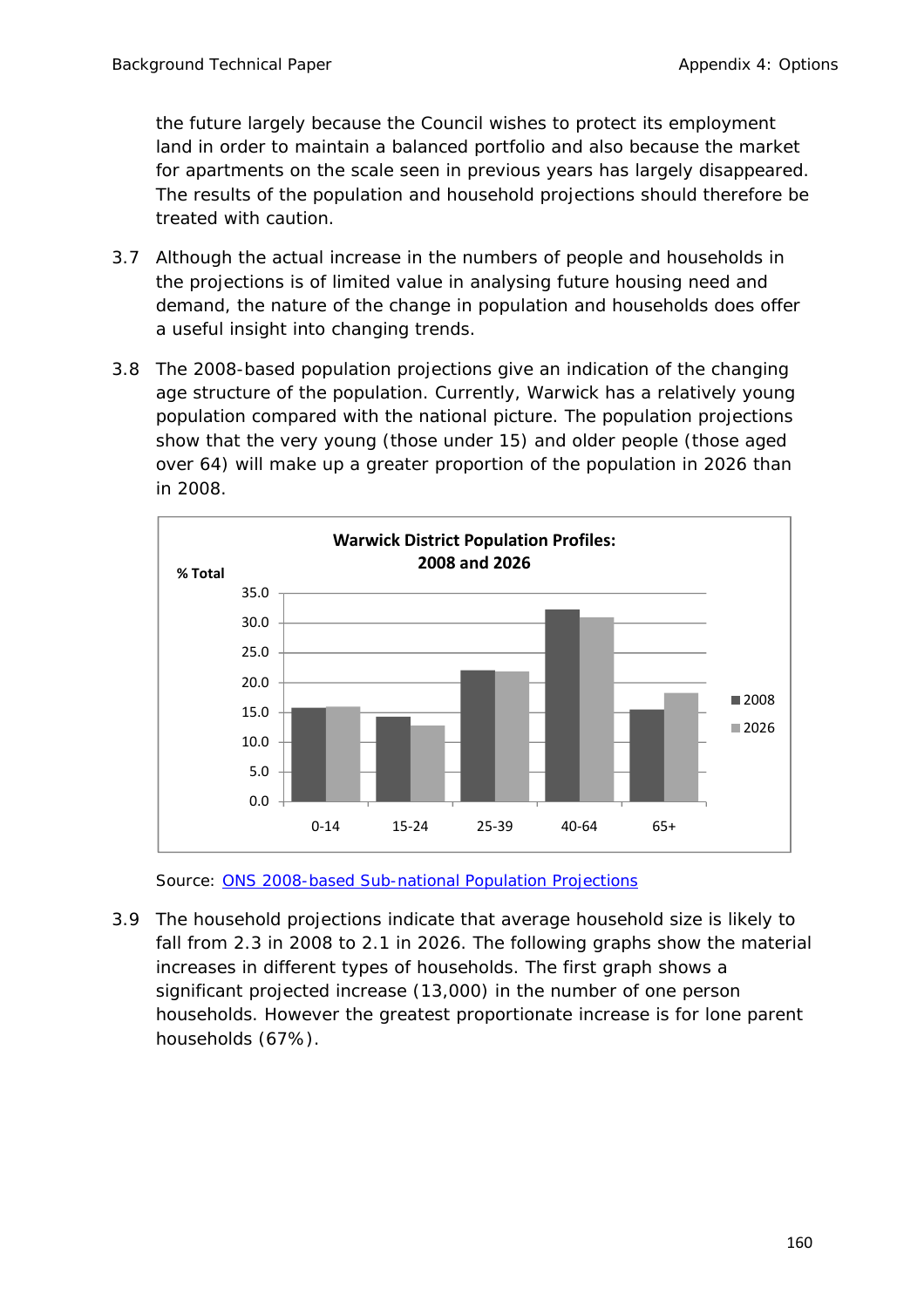

Source: CLG Revised 2008-Based Household Projections

3.10 With regard to households and children, the greatest projected increase is in households with no children (18,000). However, there is also projected to be increases in the numbers of households with children, particularly households with less than 3 children.



Source: CLG Revised 2008-Based Household Projections

3.11 The increases in one person households and households with no dependent children largely reflect the fact that people are expected to live longer. Many of these households will consist of older people and, therefore, this is not necessarily an indication of an increasing demand for smaller units of accommodation. There will, however, certainly be an increased demand for different types of accommodation to meet the needs of older people. If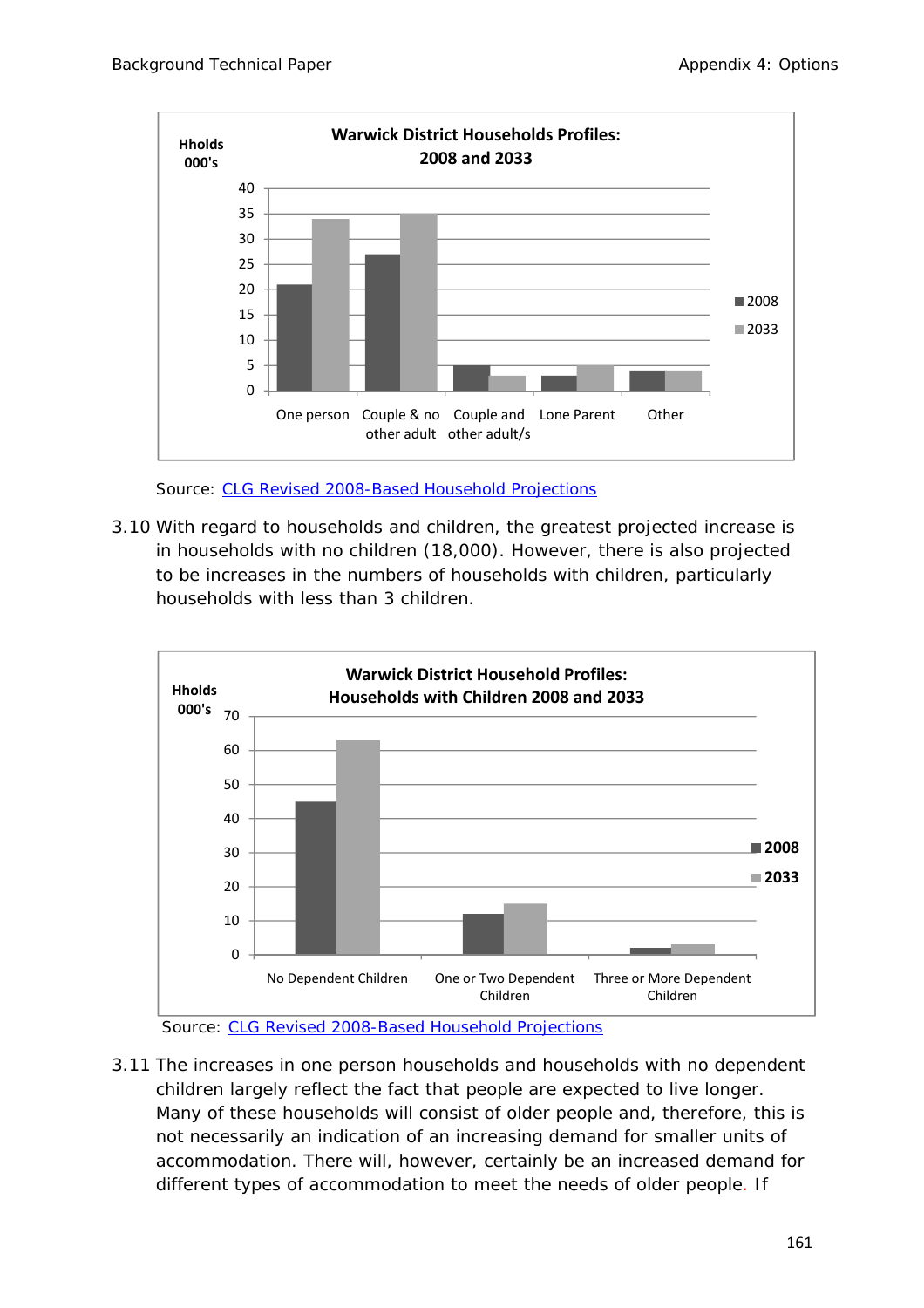household size continues to fall as projected, this will have implications for the number of households required in the future.

# **Strategic Housing Market Assessments and Affordability**

- 3.12 Strategic Housing Market Assessments (SHMAs) give an overall view of the state of the housing market as well as an assessment of future housing need and demand. Government guidance<sup>2</sup> sets out a methodology for carrying out SHMAs.
- 3.13 A SHMA was carried out for South Warwickshire<sup>3</sup> (Warwick and Stratford on Avon Districts) in 2006. This Joint Assessment used a combination of primary and secondary data to examine the existing and future housing markets and to assess levels of affordability. The source of the primary data was a household survey which provided a range of information on the characteristics of households including their income, occupation, housing aspirations and housing moves. The Assessment shows that:
	- The price of an entry-level house would be outside the affordability range of 90% of two (or more) earner households and 95% of single earner households.
	- A total of 821 additional affordable homes would need to be provided each year in order to meet housing need over the next five years.
	- The priorities for new affordable dwellings in terms of size and type are two- and three-bed houses and two-bed flats.
	- Just under half of movers (previous 2 years) moved from outside the district and, of these, about 40% came from elsewhere in the Midlands and 19% from London and the South East.
	- The largest absolute movements into the district were from Coventry to Leamington Spa.
	- Of those existing households proposing to move out of the district within the following 2 years, about 50% proposed to move to areas outside of the Midlands or the South East. Of newly forming households, 70% cited London or areas outside of the Midlands and the South East.
	- Based on planned moves, the types of market homes for which there is a greatest shortfall are 2- and 3-bed owner-occupied houses and 2-bed privately rented flats. If migrant demand is included, the shortfall for 2- and 3-bed houses is even greater and there is a shortfall for privately rented 3- bed houses as well as 2 bed flats.

<sup>&</sup>lt;sup>2</sup> Strategic Housing Market Assessments: Practice Guidance Version 2. CLG August 2007<br><sup>3</sup> Joint Housing Assessment for South Warwickshire. August 2006. Outside Research & Development.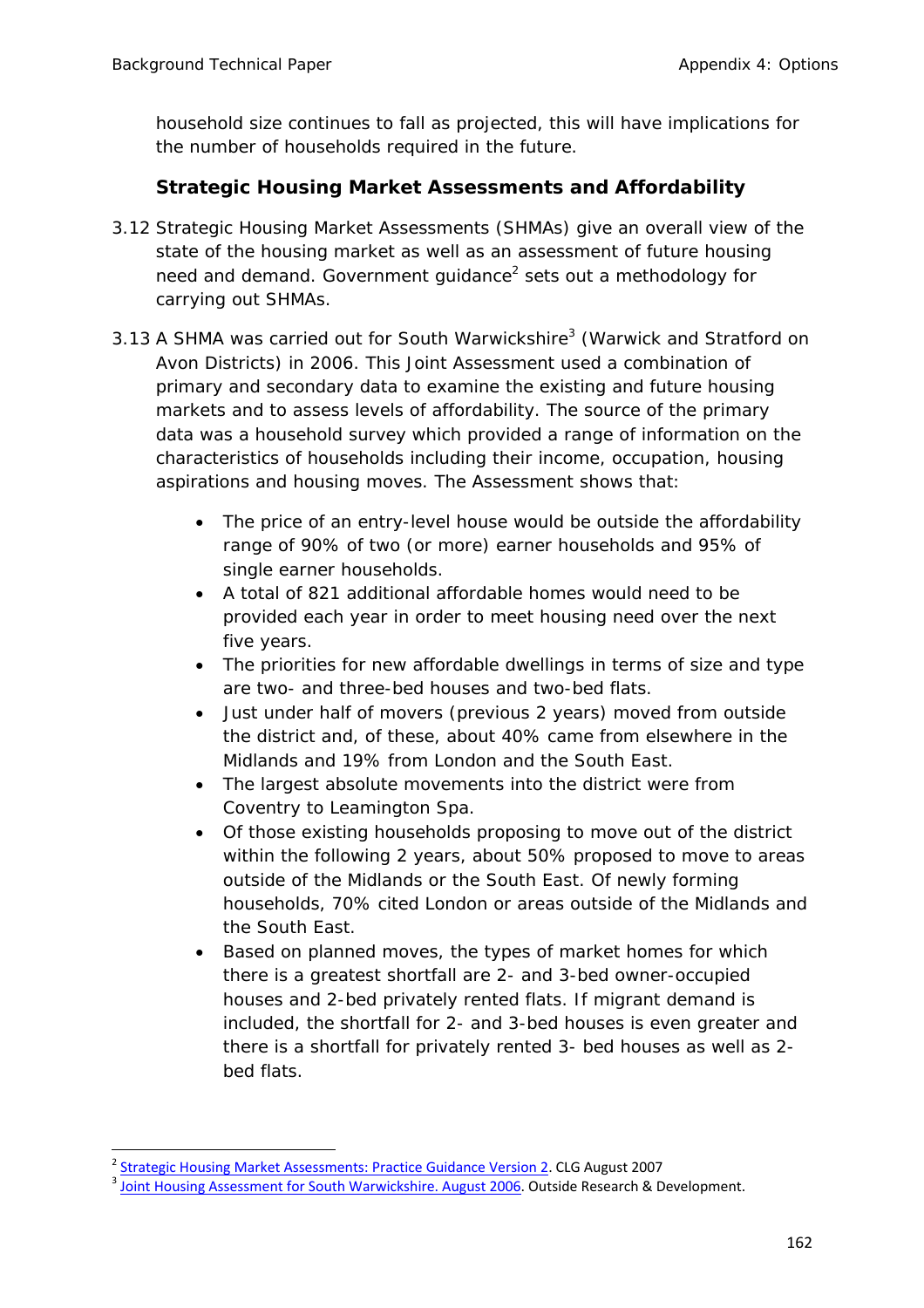- 3.14 In April 2007 a SHMA for the South Housing Market Area<sup>4</sup> was produced on behalf of the South Housing Market Area Partnership. Since 2007, this report has been updated annually in a Monitoring Report, the latest of which is the 2008/09 Monitoring Report.
- 3.15 The study assesses the annual need for affordable housing by examining the nature of newly forming households and their income levels along with the annual supply of housing by tenure and cost. The outcome is an indication of the annual need for different tenures of low cost housing including homes to buy, privately rented accommodation and intermediate and social rented (subsidised) housing. The SHMA does not attempt to forecast future housing need. It uses the CLG national household projections as baseline data to which ratios are applied to calculate newly forming households and their income.
- 3.16 The results of the SHMA show the tenure split of homes which would be required on an annual basis to meet the needs of households which cannot afford to buy homes priced above the lowest price quartile. This is set against the supply of the existing stock to show the likely shortfall of low cost and affordable homes. However, it should be noted that the supply of new homes is based on the target figures set out in the emerging RSS (Phase Two Revision) of 550 homes per annum.

 $4$  The "South" Housing Market Area was one of four housing market areas identified by the West Midlands Regional Agency. It included the Worcestershire authorities and Warwick and Stratford Districts in Warwickshire.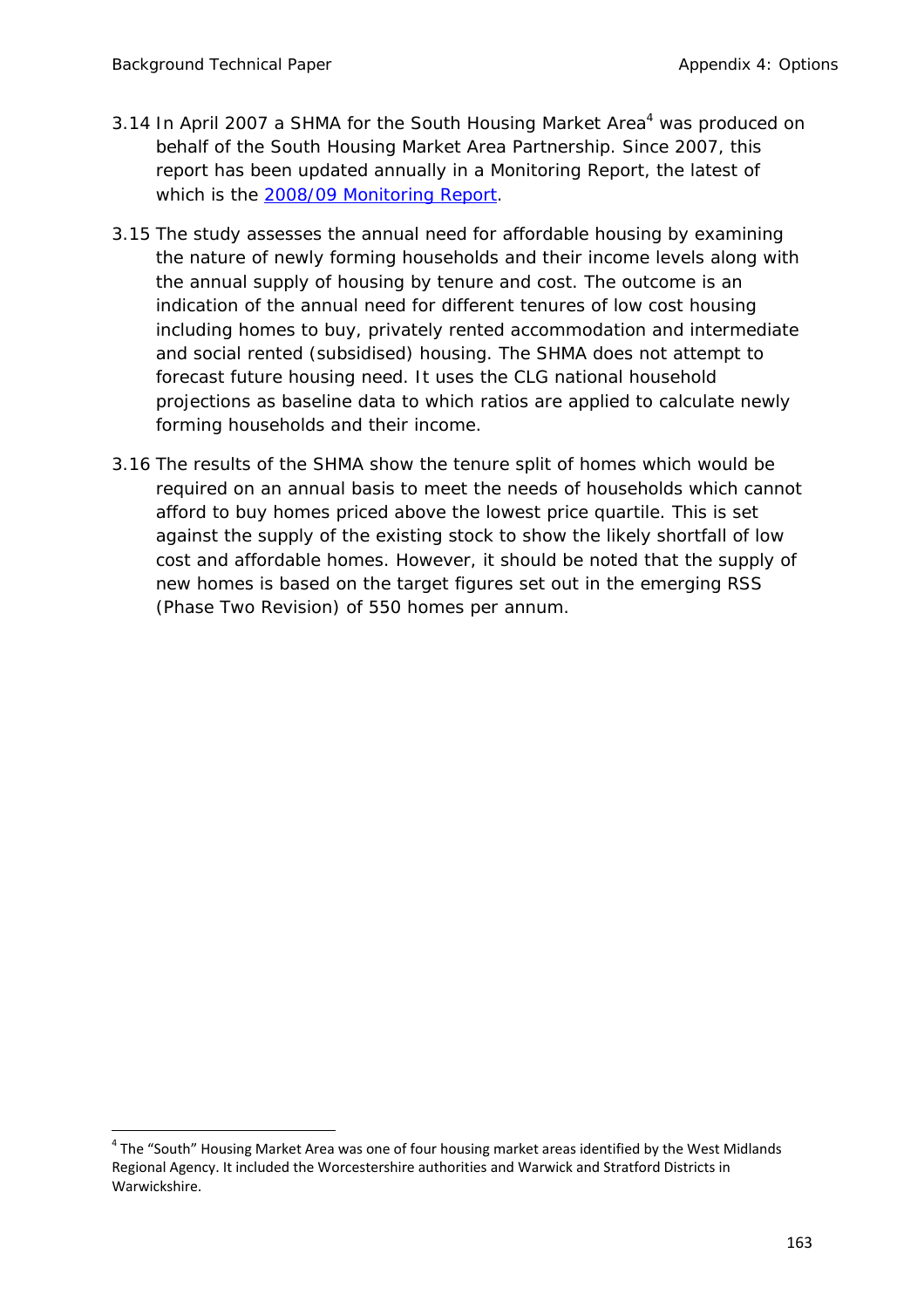# **TABLE 4 SOUTH HOUSING MARKET ASSESSMENT (MONITORING 2008/09)**

| Type/Tenure of<br>Home                                                                                                                                                                                                                                                                                                                                                                                                                                                                                                                                      | <b>Annual Gross</b><br><b>Need</b><br>(Households)* | <b>Total Supply</b><br>(Homes) ** | Shortfall or<br>[Surplus] |  |  |
|-------------------------------------------------------------------------------------------------------------------------------------------------------------------------------------------------------------------------------------------------------------------------------------------------------------------------------------------------------------------------------------------------------------------------------------------------------------------------------------------------------------------------------------------------------------|-----------------------------------------------------|-----------------------------------|---------------------------|--|--|
| Homes to Buy at<br>Lower Quartile Price                                                                                                                                                                                                                                                                                                                                                                                                                                                                                                                     | 569                                                 | 398                               | 171                       |  |  |
| Homes to Buy at<br>75% of<br>Lower Quartile Price                                                                                                                                                                                                                                                                                                                                                                                                                                                                                                           | 98                                                  | $\Omega$                          | 98                        |  |  |
| Homes for Private<br>Rent                                                                                                                                                                                                                                                                                                                                                                                                                                                                                                                                   | 43                                                  | 132                               | $[89]$                    |  |  |
| <b>Intermediate Homes</b><br>(Part buy/part rent)                                                                                                                                                                                                                                                                                                                                                                                                                                                                                                           | 228                                                 | $\Omega$                          | 228                       |  |  |
| Homes for Social<br>Rent                                                                                                                                                                                                                                                                                                                                                                                                                                                                                                                                    | 560                                                 | 417                               | 143                       |  |  |
| <b>Annual Need for Subsidised Affordable Housing</b>                                                                                                                                                                                                                                                                                                                                                                                                                                                                                                        |                                                     |                                   | 371                       |  |  |
| (Intermediate and Social Rent)<br>* This includes meeting the needs of the backlog as well as newly forming<br>households who cannot afford to buy homes priced above the lower quartile<br>price (£104,035 for 1-bed and £135,077 for 2-bed)<br>** This includes re-sales and re-lets as well as new build homes<br>NB The Lower Quartile Price is determined by ranking all property prices in<br>ascending order and taking the price at the lowest 25% mark. It is generally<br>accepted to be an indicator of the "entry level" to the housing market. |                                                     |                                   |                           |  |  |

### **ANNUAL HOUSING NEED AND SUPPLY BY TENURE**

- 3.17 Warwick District has a relatively high proportion of privately rented homes, which is important to meet the needs of the relatively young adult population, including students from the University of Warwick. The role of the private rented sector becomes more important as other tenure requirements, such as social rented and low cost market housing, are not met. Housing Benefit would make up some of the difference in cost although with changes in Government policy in this direction, the outcomes are more uncertain. The shortfall in the supply of homes to buy is largely due to the recent fall in activity in the housing market although this is expected to recover.
- 3.18 There is clearly a large unmet need for subsidised housing which is largely unchanged from recent years. This is supported by local information about the Home Choice Register (Waiting List) as set out below.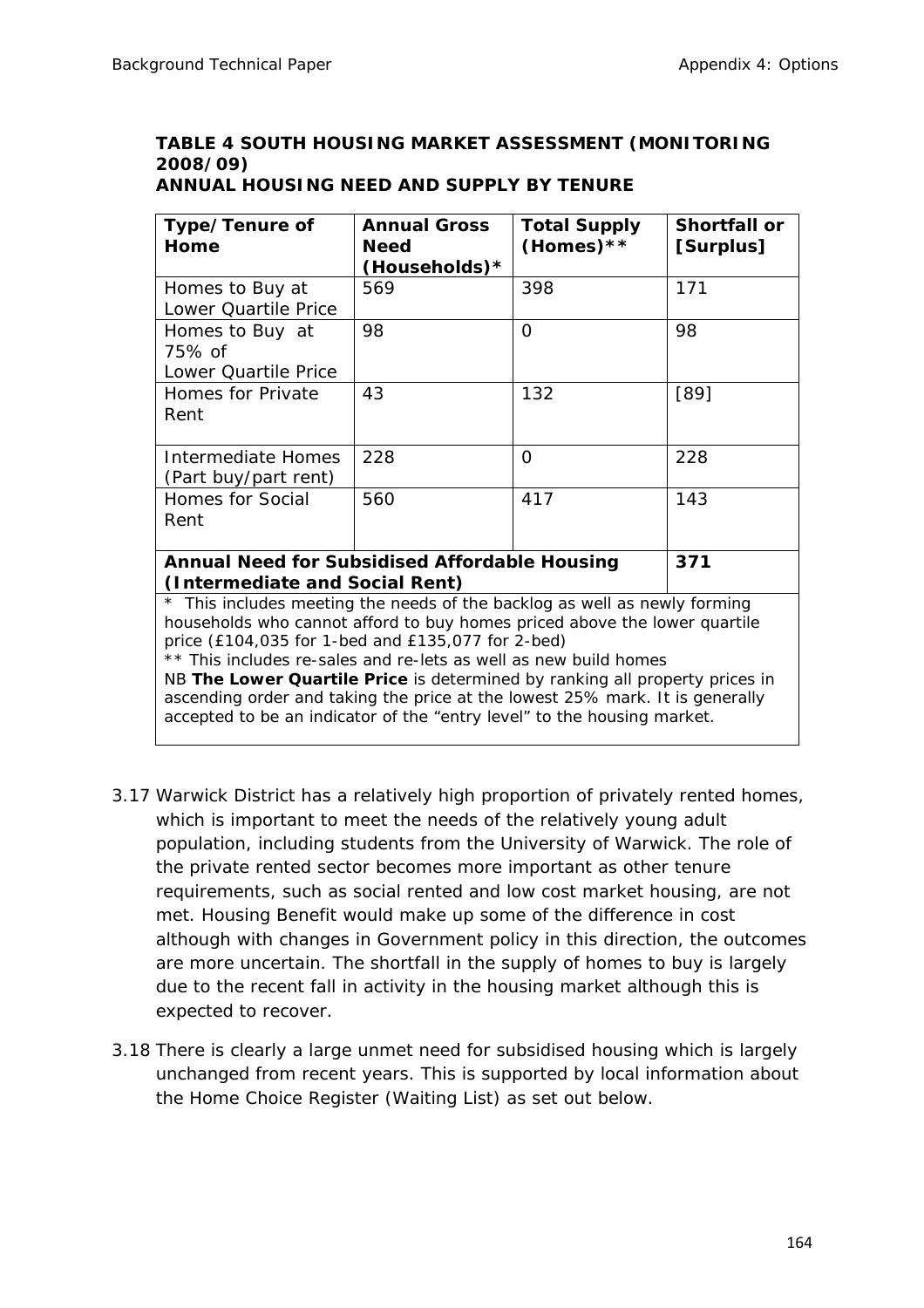#### **TABLE 5 HOUSEHOLDS ON LOCAL REGISTER 2005-2010**

| Households on Home Choice Register excluding<br><b>Transfer Requests</b> |       |       |       |       |       | % of all<br><b>Households</b><br>in 2010 |
|--------------------------------------------------------------------------|-------|-------|-------|-------|-------|------------------------------------------|
| 2005                                                                     | 2006  | 2007  | 2008  | 2009  | 2010  |                                          |
| 2,453                                                                    | 3,171 | 4,692 | 5,999 | 3,305 | 3,754 | 6.3                                      |

Source: CLG Live Tables

3.19 Affordability is determined by houses prices and income. Although local earnings are generally higher than the regional average, house prices in Warwick District are consistently higher than the averages for the West Midlands region and England. Affordability Ratios take account of both house prices and income. The ratios in the table below show that despite higher earnings, the district still has a relatively higher affordability ratio when compared with other areas.

### **TABLE 6 AFFORDABILITY RATIOS: NATIONAL, REGIONAL & LOCAL COMPARISONS**

|                      | 2005  | 2006 | 2007 | 2008 | 2009 |
|----------------------|-------|------|------|------|------|
| England              | 6.82  | 7.15 | 7.25 | 6.97 | 6.28 |
| <b>West Midlands</b> | 6.47  | 6.97 | 6.88 | 6.61 | 5.82 |
| Warwickshire         | 7.33  | 7.17 | 7.19 | 6.96 | 6.49 |
| <b>Warwick</b>       | 8.63  | 8.26 | 8.59 | 8.35 | 7.38 |
| North Warwickshire   | 6.59  | 6.86 | 6.84 | 7.25 | 6.13 |
| Nuneaton &           | 6.43  | 6.53 | 6.68 | 6.32 | 5.82 |
| <b>Bedworth</b>      |       |      |      |      |      |
| Rugby                | 6.35  | 7.16 | 7.09 | 6.51 | 5.31 |
| Stratford on Avon    | 10.19 | 9.63 | 8.97 | 9.00 | 8.48 |

Affordability Ratios are a measure of the affordability of "entry level" homes. They are the ratio between lower quartile house prices and lower quartile earnings.

Source: CLG Live Tables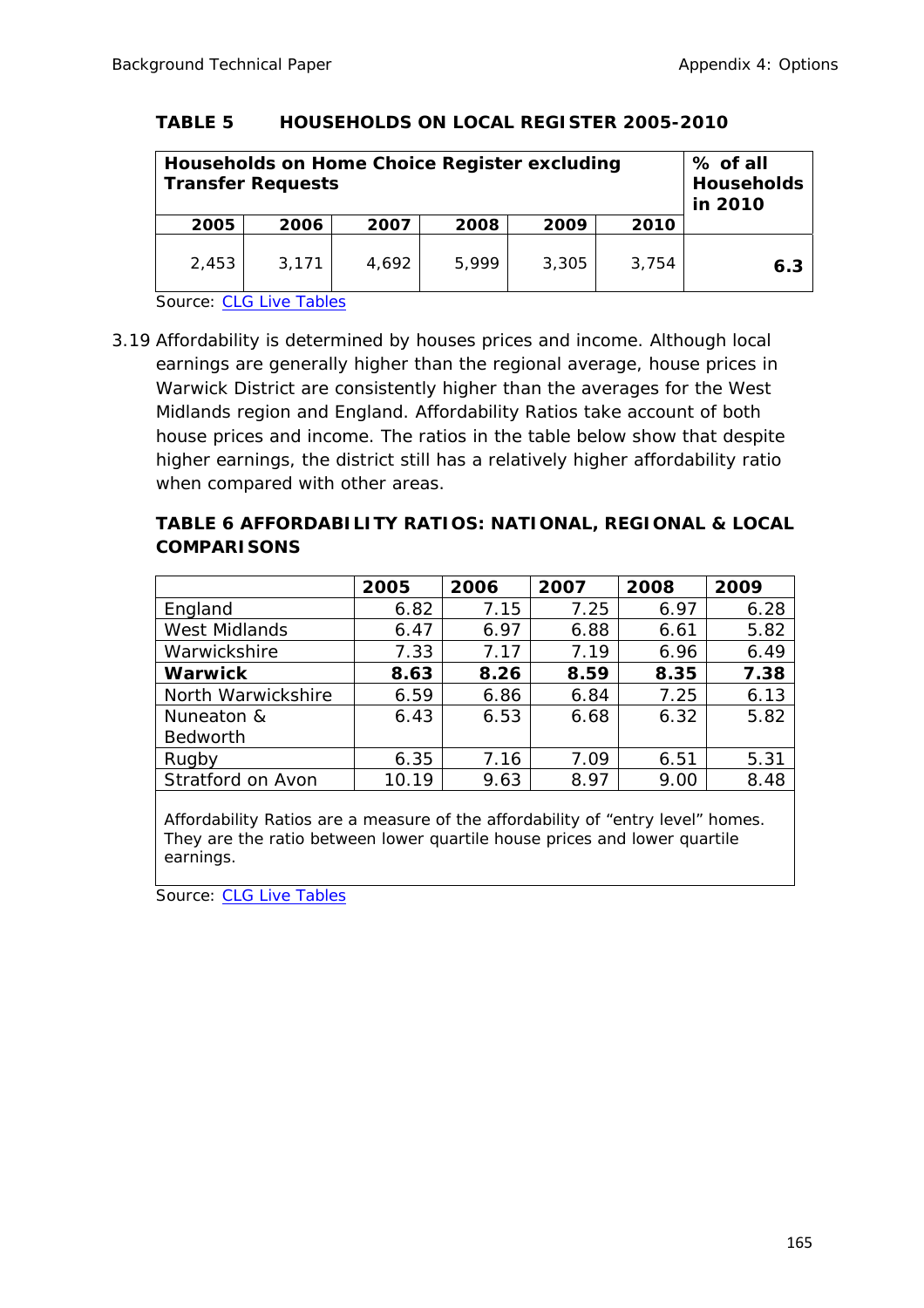3.20 In Warwick District changes in house prices have tended to follow the national trend and there is no evidence that prices stabilise or fall when levels of house building increases. During the period 1999 to 2006 house completions averaged 867 a year but there was no evidence of prices falling against the national trend.



Data Source: CLG Live Tables

3.21 The Council has recently commissioned a Strategic Housing Market Assessment for the district to be completed in mid-2011.

## **The Economic Demand for Housing**

- 3.22 SQW Consulting (SQWC) and Cambridge Econometrics (CE) have carried out work for Advantage West Midlands and the West Midlands Regional Assembly on the economic demand for housing in the region.
- 3.23 The initial study, entitled "the Economic Demand for Housing in the West Midlands 2006-2026", was carried out for Advantage West Midlands in 2007. It aimed to gain a better understanding of the inter-relationships between housing and the economy and to inform the Regional Housing Strategy, the Regional Economic Strategy and the RSS partial revision. The study developed two economic scenarios and translated the economic projections from each into the required housing supply to meet the demand.
- 3.24 In 2009 this work was updated to include the new household and economic projections, in the light of the economic downturn, and to disaggregate the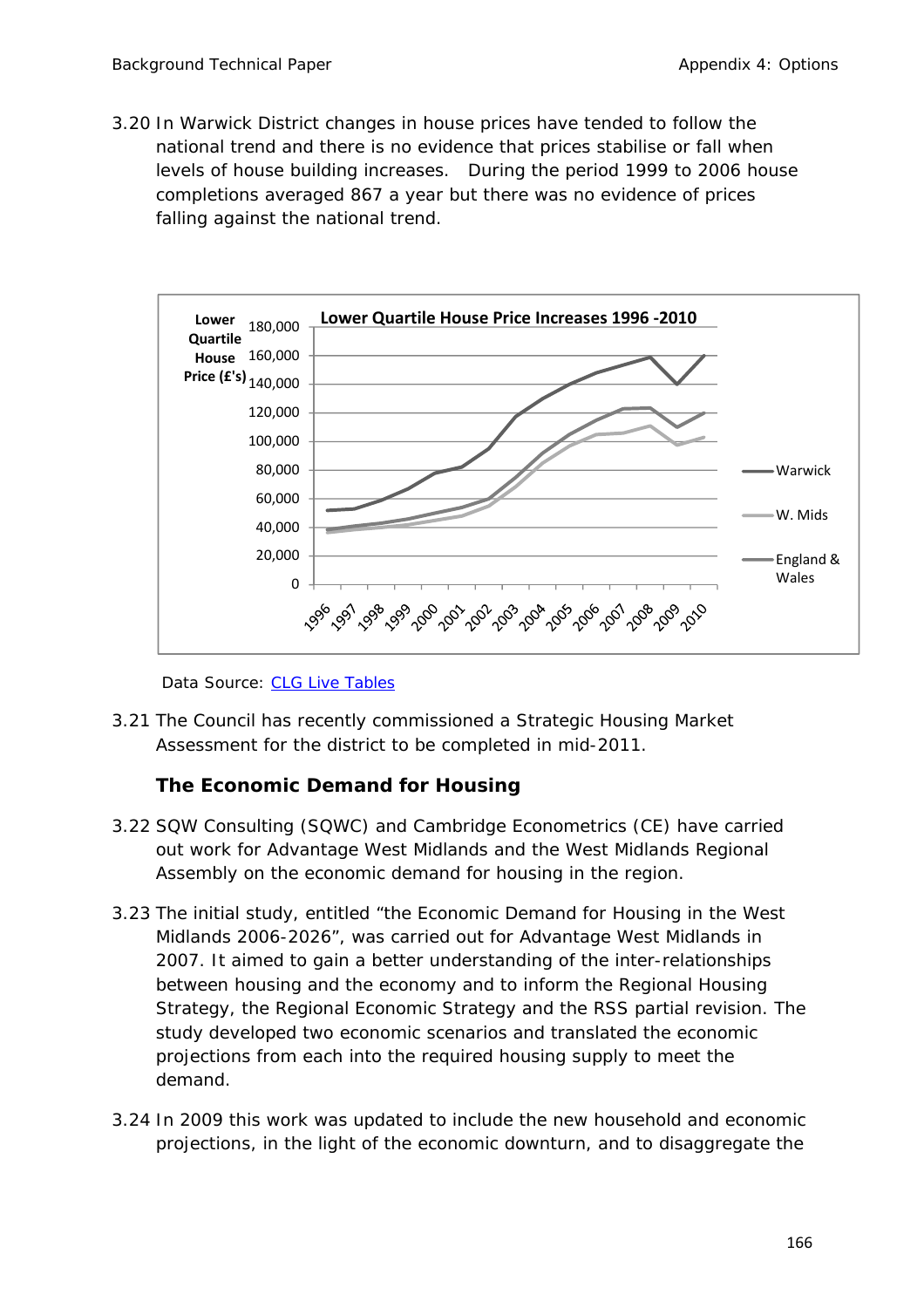findings **down to local authority level**<sup>5</sup>. This work would then feed into ongoing work at the time on sub-regional housing strategies and the new Regional Strategy.

- 3.25 The 2009 study used a model which projects employment to 2026, along with occupation mix by workplace. It then applies a travel-to-work model which gives an understanding of the likely future travel-to-work patterns and therefore residents' employment by occupation. The distribution of occupation types can then be used to infer tenure type and associated dwelling type. See the SQWC/CE Housing and the Economy Model step by step guide in Appendix 4b.
- 3.26 Three economic scenarios were used for the study:
	- Baseline this assumes that future growth is based on historic trends but allowing for the impact of the recession
	- Convergence this assumes that the long term growth rate of the West Midlands increases to be in line with the UK as a whole (2.6% per annum) so that the gap in GVA per capita between the region and the UK gets no wider
	- Public Sector Austerity this scenario incorporates a fall in Government spending in real terms year-on-year through to 2013
- 3.27 The study was carried out prior to the 2010 General Election and the subsequent austerity measures implemented by the Coalition Government which were much harsher than the measures outlined by the previous Government. It is considered, therefore that the Public Sector Austerity Scenario is likely to be more realistic than the other two scenarios.
- 3.28 There are a number of limitations to the study. It takes no account of any policy that might influence future housing and employment growth and relies quite heavily on Census data which is now nearly 10 years out of date. SQWC and CE state that:

*"Overall, this report, its findings and analysis should be viewed and considered as providing the economic input into the housing debate. We have provided projections, not predictions in an area of policy that is dominated by people's preferences – preferences which are not always logical and cannot easily be projected through an economic model."* 

3.29 The identified key issues in respect of Warwick District are:

 Warwick's economy had, so far, been resilient, and only marginally affected by the recession

<sup>5</sup> The economic demand for housing in the West Midlands 2006-2026: A final report to the West Midlands Regional Assembly (February 2010).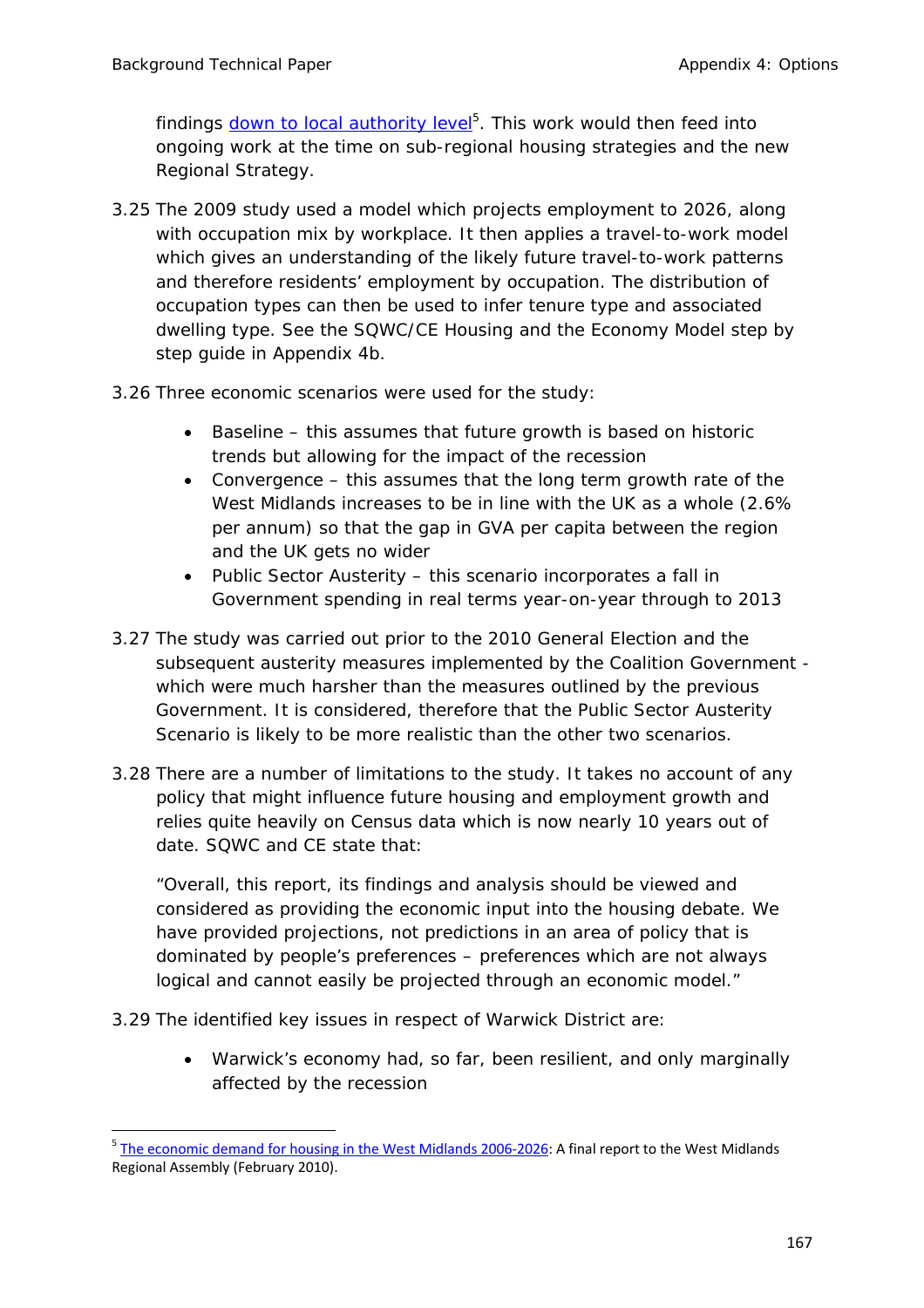- Workplace jobs were forecast to grow, and the district looked set to house additional numbers of people working in neighbouring areas, as well as locally
- A large proportion of Warwick's residents out-commute for work, with a substantial proportion travelling considerable distances to the East Midlands and the Greater South East, indicating strong residential popularity
- 3.30 Under all three scenarios, the numbers of people in employment in Warwick district is expected to increase. In terms of employment sectors, manufacturing and agriculture are expected to decline and the financial and business sectors are expected to grow along with Government and other services and distribution, hotels and catering.
- 3.31 The occupational make-up of the district is expected to become more high level, with process and elementary occupations likely to see the heaviest reduction. People in higher level jobs are increasingly likely to have no fixed place of work and combine working at home with travelling to other destinations. A greater proportion of residents are projected to be employed as managers and in personal service jobs.
- 3.32 In 2006, nearly 25,000 workers lived in the district and commuted to work elsewhere, primarily Coventry, Birmingham and Solihull. A significant number of residents (4,000) commute to locations outside the region, mainly to the Greater South East and the East Midlands.
- 3.33 The largest projected increase in housing is for owner occupation (30%), although similar proportionate increases are likely for social and private rented housing. Since house prices have remained high in Warwick, there may be a need for some intermediate housing solutions to support owner occupation.
- 3.34 Households are projected to increase by 16,800 between 2006 and 2026 under the "Austerity" scenario and by 16,900 under the "Baseline" scenario. This increase of around 29% is in line with the 2008-based household projections.

### **TABLE 7 DWELLINGS AND HOUSEHOLDS 2006-2031 BASED ON ECONOMIC DEMAND FOR HOUSING IN SQWC/CE STUDY (AUSTERITY SCENARIO)**

|                   | 2006   | 2010   | 2020   | 2026   | 2031   |
|-------------------|--------|--------|--------|--------|--------|
| <b>DWELLINGS</b>  | 57,800 | ,40C   | 70,100 | 74,500 | 70C    |
| <b>HOUSEHOLDS</b> | 58,300 | 61,900 | 70,600 | 75,100 | 78,30C |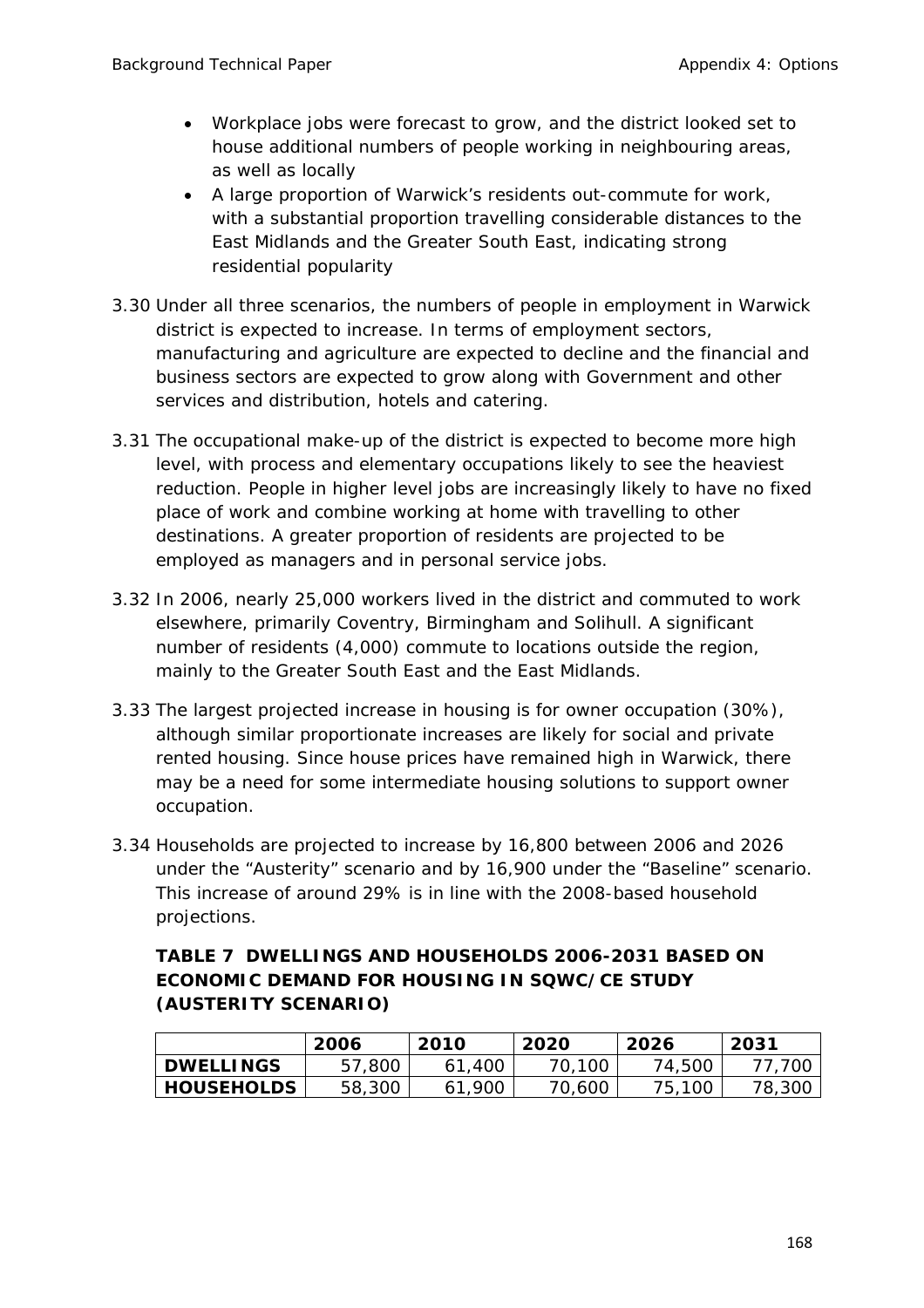3.35 The following table sets out the actual and proportionate changes over the different periods and shows that the annual average increase in households is equivalent to 800 households (1.4%).

# **TABLE 8 INCREASE IN HOUSEHOLDS 2006-2026 BASED ON ECONOMIC DEMAND FOR HOUSING IN SQWC/CE STUDY (AUSTERITY SCENARIO)**

| <b>Increase</b> | 2006-<br>2010 | 2010-<br>2020 | 2020-<br>2026 | $2026 -$<br>2031 | Annual<br>Average |
|-----------------|---------------|---------------|---------------|------------------|-------------------|
| No.             | 3,600         | 700           | 4,500         | 3,200            | 80C               |
| %               | $\sim$<br>6.Z | 14.           | 6.4           | - 4.ప            | . 4               |

3.36 If the findings of the study are compared with the RSS (Phase Two) Revision local housing targets, there are marked disparities due to the spatial policy of the RSS. This sought to encourage the regeneration of the Major Urban Areas of the Birmingham and Black Country conurbations and restrain future growth in the more popular areas of the shires, particularly those in the south and west of the region.

# **Conclusions on Housing Need and Demand**

- 3.37 There is a clear need for subsidised housing in Warwick District as evidenced by the Needs Models in recent SHMAs and local data on waiting lists and affordability ratios. The backlog is such that, whether or not current trends continue, it would be impossible to meet all the needs. There is no evidence to support the view that house prices will fall if rates of house building increase.
- 3.38 Much of the evidence on housing demand and household growth is based on the ONS population projections which project past trends. These projections need to be treated with caution because Warwick District experienced unusually high levels of growth between 1999 and 2006 and it cannot be assumed that these levels will continue. Certainly, since the recent contraction of the housing market, starting with the Credit Crunch in 2007, demand has decreased considerably. The projections do, however, give an indication of the likely change in the nature of housing demand.
- 3.39 A comparison of the different projections of future households are given below. These figures have informed the identification by the Council of the higher growth scenario for the first new Local Plan consultation.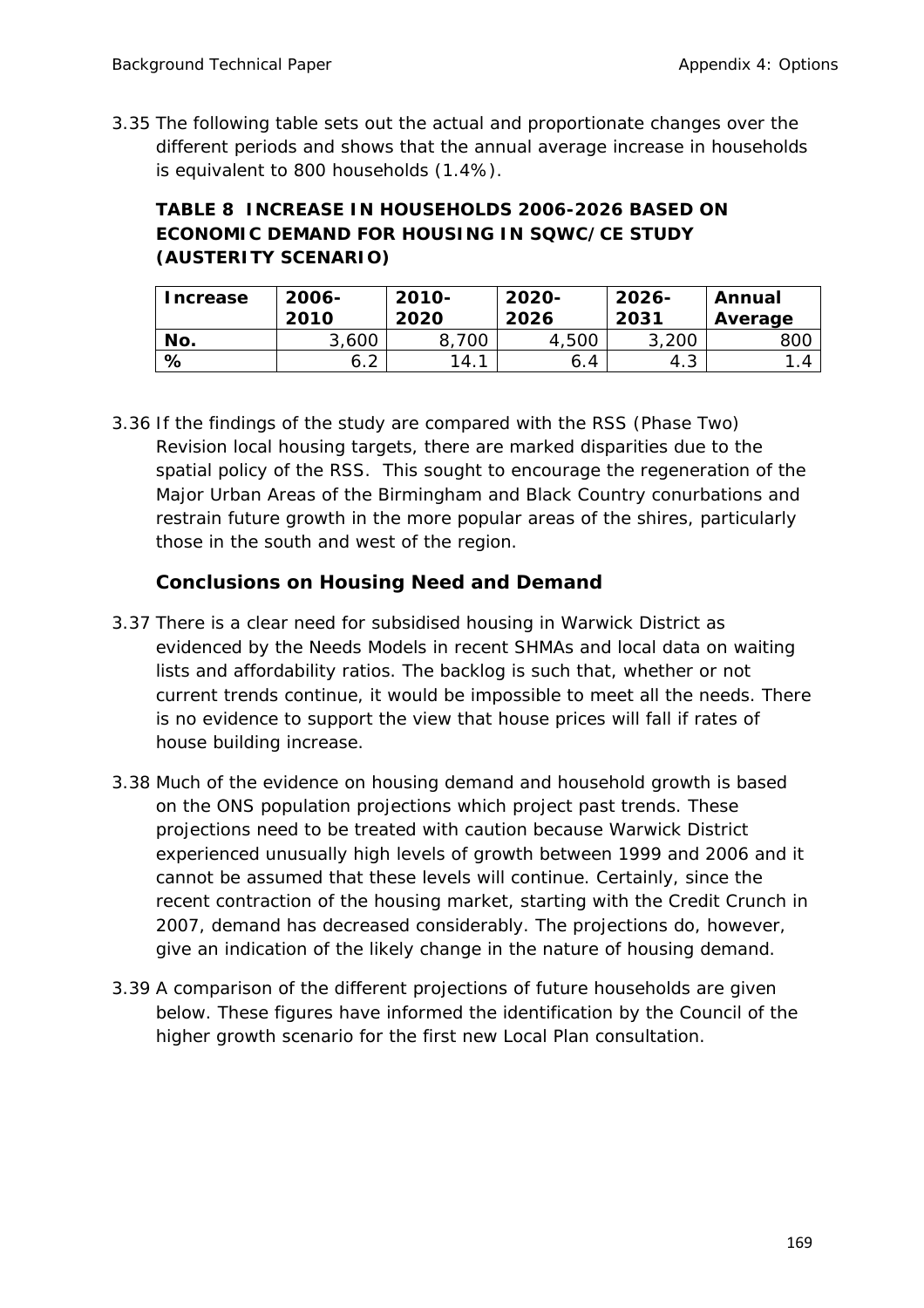### **TABLE 9 COMPARISON OF HOUSEHOLD PROJECTIONS**

|                              | Period      | Annual<br>Average |
|------------------------------|-------------|-------------------|
|                              |             | <b>Increase</b>   |
| CLG 2008-based Household     | 2008 - 2033 | 840               |
| Projections                  |             |                   |
| CQW Consulting/CE Study 2010 | 2006 - 2031 |                   |

# 4. EVIDENCE OF SUPPLY OF LAND FOR HOUSING

- 4.1 The supply of suitable land for housing in Warwick District is constrained by
	- The need to preserve the character of its historic towns
	- The need to prevent the district's towns from merging with one another and with neighbouring settlements
	- Important areas of open space on the edge of towns, in particular historic parks and gardens whose settings it is important to protect, but also allotments and areas of importance for nature conservation
	- Areas liable to flood
- 4.2 In recognition of some of these constraints, and the proximity of the West Midlands conurbation, the majority of the district falls within the West Midlands Green Belt.
- 4.3 In the case of Warwick District, the main purpose of the Green Belt is to prevent the urban areas of Warwick, Leamington and Kenilworth from merging with the West Midlands conurbation to the north, including Coventry, and to prevent Kenilworth from merging with Warwick and Leamington. The preservation of the settings of the historic towns of Warwick, Leamington and Kenilworth are also important, particularly the historically significant settings of both Warwick and Kenilworth castles which are situated on the edge of the towns.

# **Strategic Housing Land Availability Assessment**

4.4 In March 2009, the Council published its first Strategic Housing Land Availability Study (SHLAA) and this was updated in June 2009. A further review is currently underway. The SHLAA examines the potential suitability for housing development of a number of sites on the edge of towns and villages in the district. The sites have mostly been put forward by landowners and developers. The SHLAA only considered sites in sustainable locations, with good access to jobs, key services and infrastructure in accordance with Government policy in PPS $3<sup>6</sup>$ . Sites in or adjacent to small rural settlements were only considered in relation to their ability to meet

 <sup>6</sup> PPS3 Paragraphs 36 and 37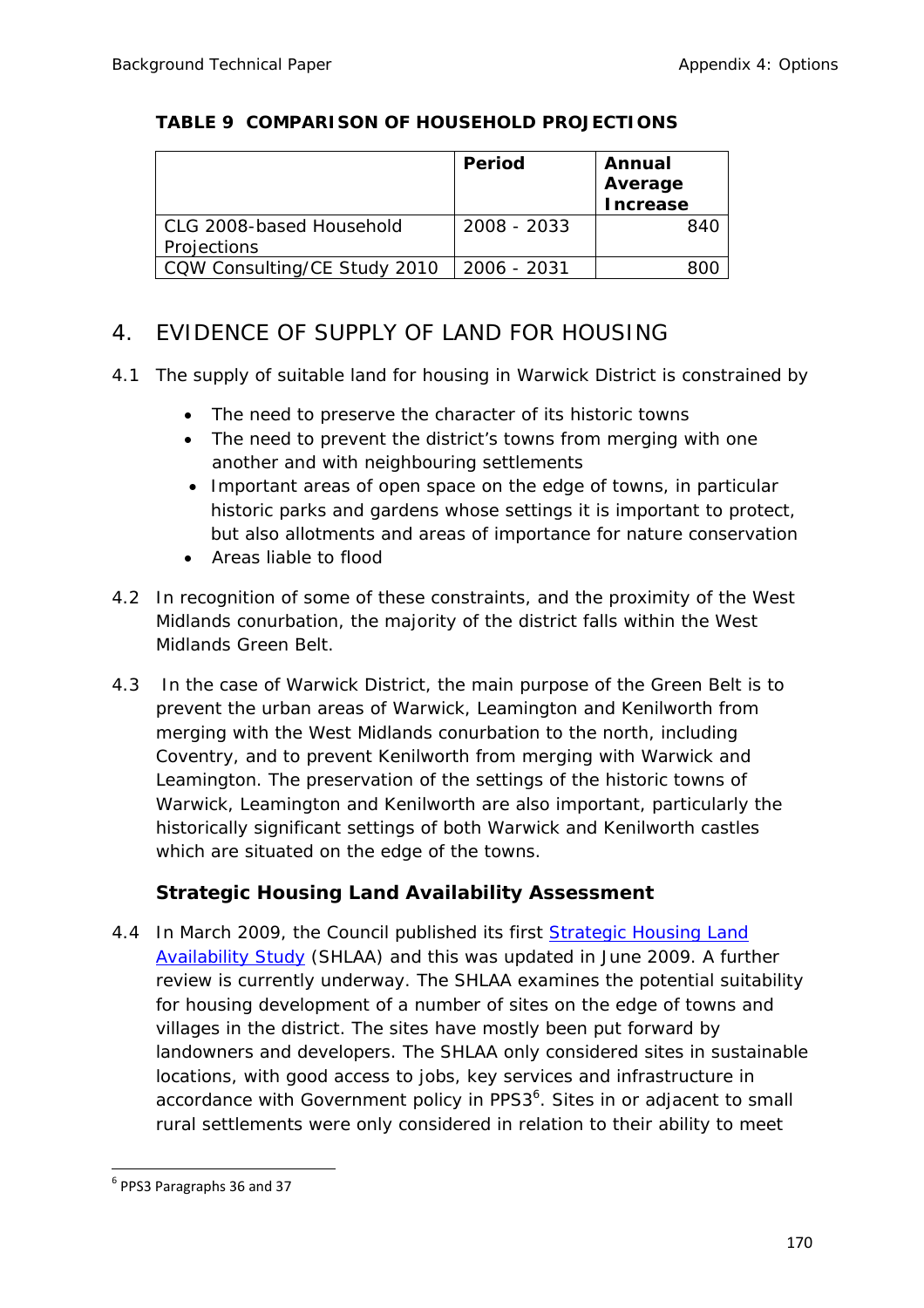local needs rather than the overall future needs of the district. No sites were submitted, for consideration in the SHLAA, for a new settlement in the rural area.

- 4.5 The SHLAA is informed by a number of other studies, or consultations with other public bodies, which provide information on:
	- the value of the Green Belt:
	- areas at risk of flood;
	- the ability of the water cycle to meet demand in different parts of the district;
	- areas of importance for biodiversity;
	- vehicular access and highway safety;
	- the ability of the utility companies to supply services;
	- ground, air and noise pollution; and
	- agricultural land quality.
- 4.6 The SHLAA identified a potential capacity for 8,920 new homes on identified sites, within and on the edge of the urban areas (including Coventry urban area), between 2011 and 2026. In addition to this, it estimated that a further 2,100 new homes could be built on as yet unidentified urban brownfield sites which come forward within the same period. This equates to a total of 11,020 new homes between 2011 and 2026, which equates to an average of approximately 750 new homes per annum.
- 4.7 The SHLAA capacity of 8,920 should be treated with caution as it requires changes to be made to planning policy through the Local Plan process. Further, sites have only been assessed at a high level and on an individual basis and there may be issues about developing certain combinations of sites in terms of:
	- providing the infrastructure, for example demand for school places or meeting transport requirements, or
	- the balance of development between different towns.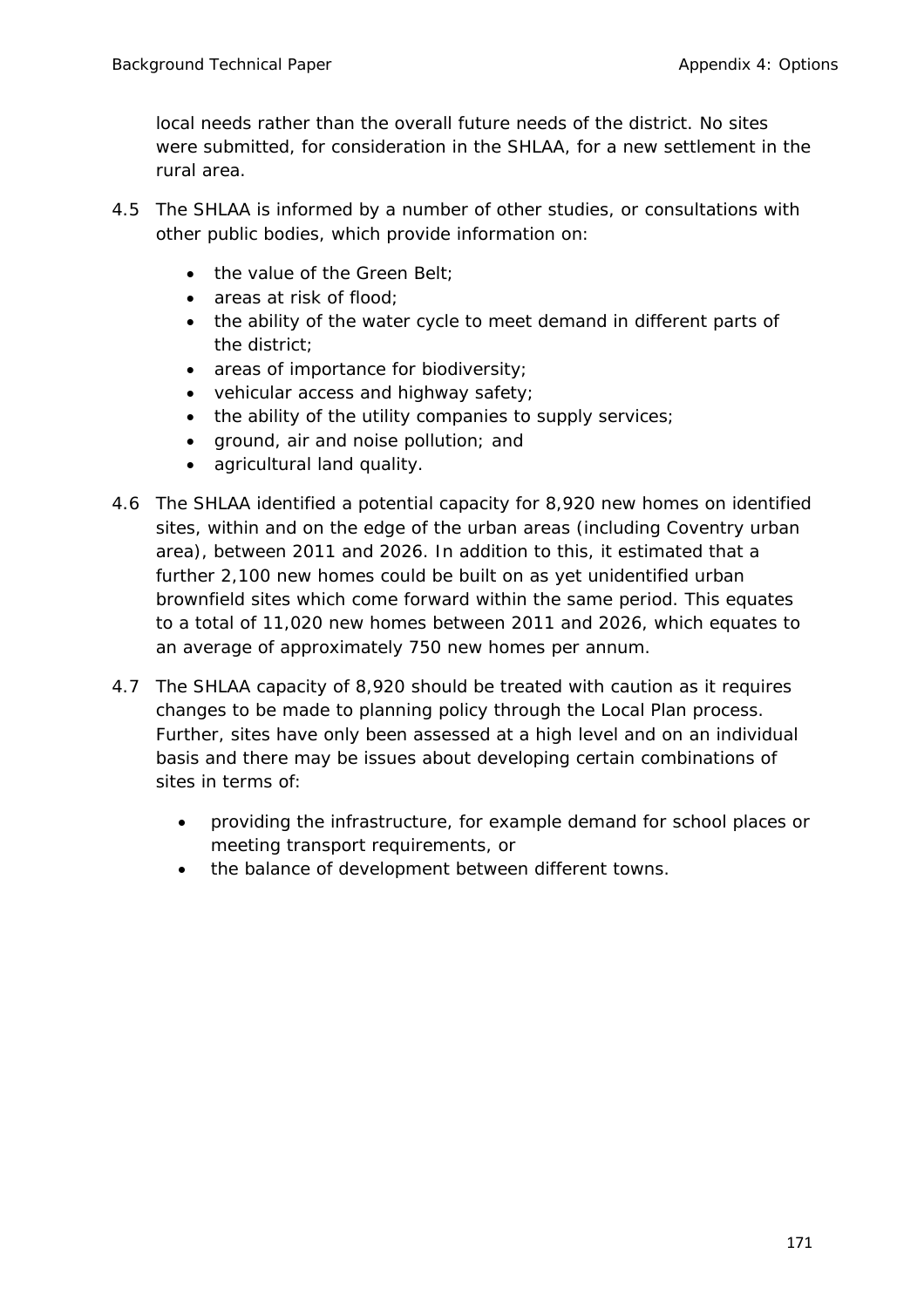| <b>Time Period</b> |                                    | <b>No. of Homes</b>   |                  |                     |  |  |  |  |
|--------------------|------------------------------------|-----------------------|------------------|---------------------|--|--|--|--|
|                    | <b>Emerging RSS</b><br>Requirement | <b>SHLAA Capacity</b> | <b>Windfalls</b> | <b>Total Supply</b> |  |  |  |  |
| 2011-2016          | 2,700                              | 4,530                 | 275              | 4,805               |  |  |  |  |
| 2016-2021          | 2,700                              | 3,415                 | 550              | 3,965               |  |  |  |  |
| 2021-2026          | 2,700                              | 975                   | 1,275            | 2,250               |  |  |  |  |
| 2011-2026          | 8,100                              | 8,920                 | 2,100            | 11,020              |  |  |  |  |

### **TABLE 10 SHLAA HOUSING TRAJECTORY 2011-2026**

Source: Warwick District Council SHLAA June 2009

4.8 The SHLAA is currently being reviewed and this will include a reappraisal of the time periods within which development could take place. For example, in the case of some sites where there would be a long lead-in time, development may now no longer be possible within the time frames given.

# **Infrastructure**

4.9 The ability to meet the infrastructure needs of different levels of housing growth is unknown at this stage. This is mainly because it is not possible to assess infrastructure needs until the location of sites to meet the growth is known. This particularly relates to transport and education. However, it is clear that there is a higher risk of being unable to deliver the infrastructure in relation to higher levels of growth. On the other hand, however, with higher levels of growth there is likely to be a greater level of resources available to mitigate the impacts of increased pressure on the existing infrastructure.

# 5. THE OPTIONS FOR GROWTH

# **Higher Growth Option**

- 5.1 There is evidence that if existing trends in household growth and economic forecasts are to continue, there will be a need to provide an annual average of around 800 new dwellings a year up until 2026. This level of new development broadly equates to the potential supply of land identified within the SHLAA. The Council are of the opinion that this should be the higher growth option largely because:
	- an even higher level of growth would be well in excess of any average growth levels achieved in the recent past, even in times of economic growth with a strong housing market and high levels of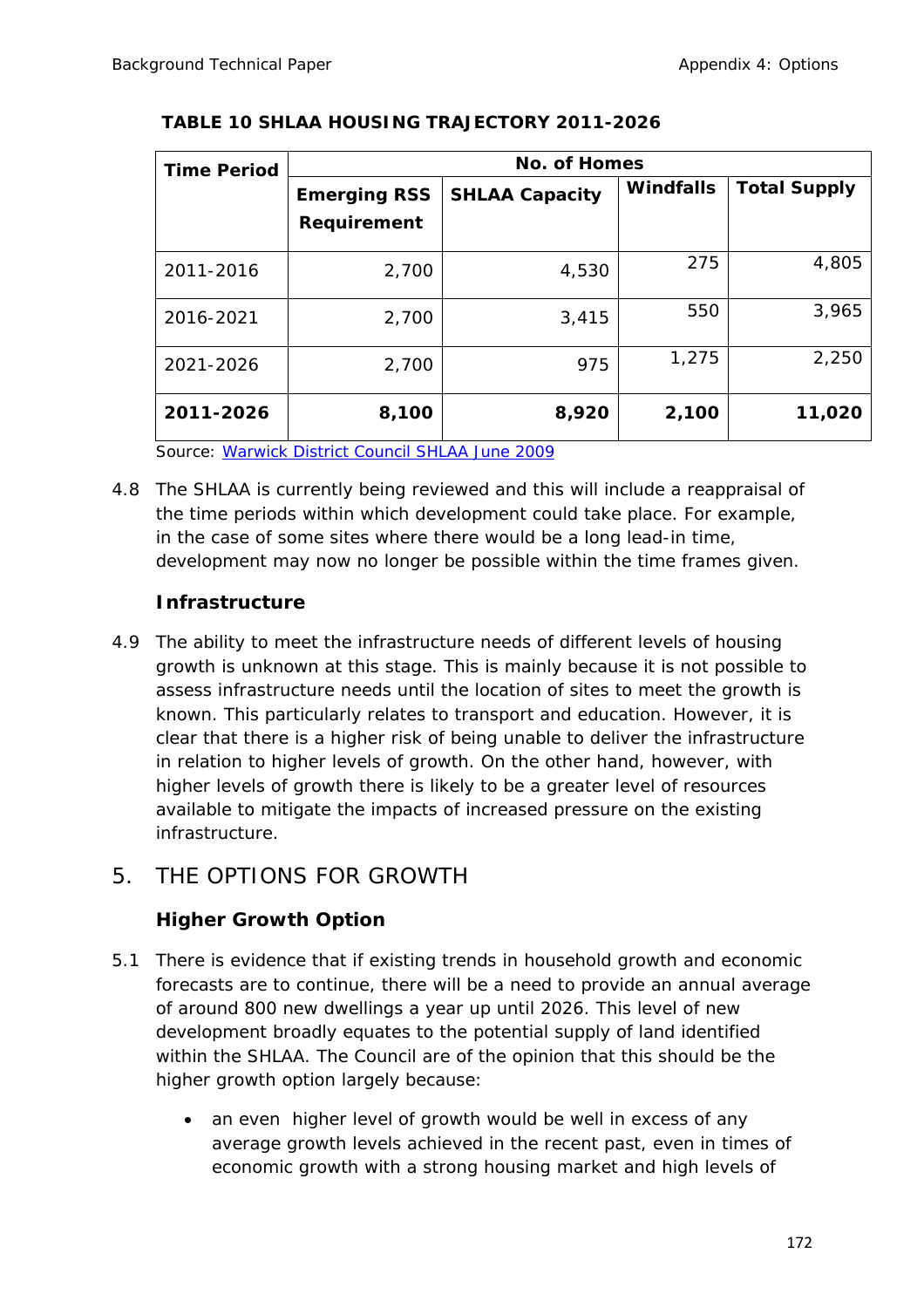windfall development, and is therefore considered to be neither achievable nor deliverable

- the implications of an even higher level of growth would be the development of land considered to be unsuitable for housing
- an even higher level of growth would probably lead to the loss of an unacceptable amount of Green Belt land and areas of importance for biodiversity, and impact upon the character and setting of the district's historic towns
- there is a potential risk that the infrastructure required to meet an even higher level of growth could not be provided within the time scale
- a higher level of growth could lead to the development of more housing than required to meet housing need and demand and the needs of the economy
- 5.2 It is important to put forward for consideration other alternative options. A greater level of growth is not considered to be realistic for the above reasons, so other options would include less new development with greater weight afforded to the protection of open land and the character of the historic towns.

# **Lower Growth Option**

- 5.3 The Council considers that the most realistic minimum level of housing growth would be to continue with current levels of development. This includes the development of outstanding allocated sites, such as at Chase Meadow and South Sydenham, and additional brownfield windfall sites as and when they arise. This option equates to an average of about 250 new homes a year.
- 5.3 The Council does not consider that a "no growth" option is realistic because:
	- a number of sites already have planning permission and will be built
	- there would be no opportunities to meet either the outstanding need for affordable housing, the additional demand arising from the trend for smaller households, or the changing needs of an ageing population
	- there would be limited opportunities for the regeneration of sites which become unused or redundant
	- no housing growth would have an adverse impact upon the growth of the local economy as the national economic situation improves
	- no growth would be contrary to Government policy in PPS3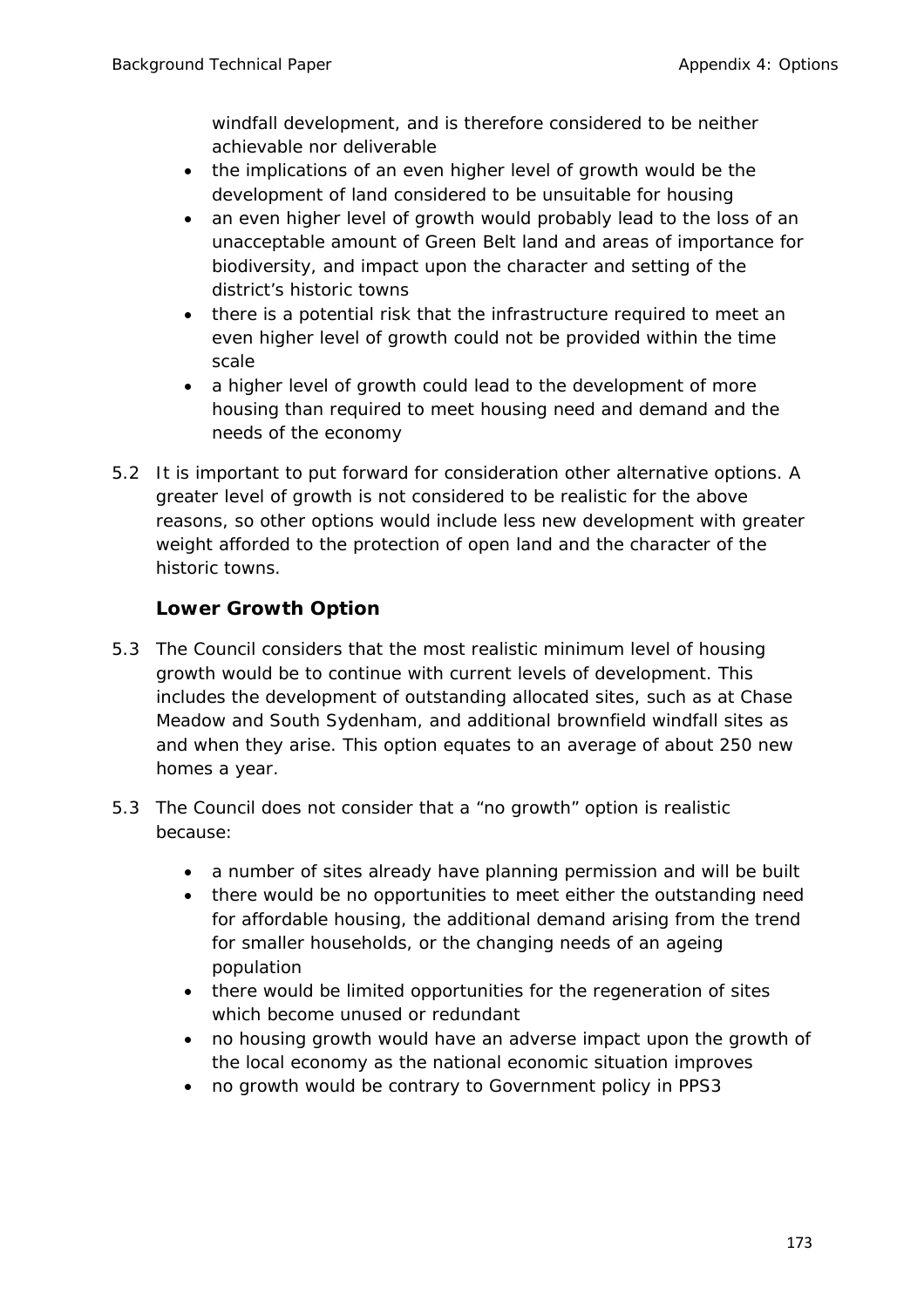# **Mid Growth Option**

5.4 The mid growth level is taken as broadly the midpoint between the higher and the lower growth level. This is around 500 new dwellings per annum.

## **Growth Scenarios for Consultation**

5.5 In conclusion, three growth scenarios are considered to be appropriate for consultation and these are set out in the following table. They include the three housing growth levels, as discussed above, and the corresponding employment land requirements which would be appropriate for each level of housing. The employment land requirements were assessed within the Employment Land Review Addendum.

| <b>TABLE 11 Growth Scenarios for Consultation</b> |
|---------------------------------------------------|
|                                                   |

|            | <b>Housing</b><br>(dwellings per annum) | <b>Employment Land</b><br>(hectares per annum) |
|------------|-----------------------------------------|------------------------------------------------|
| Scenario 1 | 250                                     |                                                |
| Scenario 2 | 500                                     |                                                |
| Scenario 3 | 800                                     |                                                |

5.6 A general guide to the amount of additional greenfield land that would be required for housing development for each scenario is given below. Scenario 1 would not require any significant areas of *additional* greenfield land as the housing could be built on land which is already committed or on brownfield sites. In the case of Scenarios 2 and 3, any housing over and above the level of Scenario 1 (3,750 dwellings over the plan period) would need to be built on new greenfield sites. Assuming a density of about 30 dwellings per hectare, approximately 125 hectares would be required for Scenario 2 and 275 hectares for Scenario 3.

|                                                                                                                                                                                     | <b>Total</b><br><b>Dwellings</b> | <b>Requirement for Additional</b><br><b>Greenfield Land</b> |            |  |
|-------------------------------------------------------------------------------------------------------------------------------------------------------------------------------------|----------------------------------|-------------------------------------------------------------|------------|--|
|                                                                                                                                                                                     | 2011-2026                        |                                                             |            |  |
|                                                                                                                                                                                     |                                  | Dwellings*                                                  | Hectares** |  |
| Scenario 1                                                                                                                                                                          | 3,750                            |                                                             |            |  |
| Scenario 2                                                                                                                                                                          | 7,500                            | 3,750                                                       | 125        |  |
| Scenario 3                                                                                                                                                                          | 12,000                           | 8,250                                                       | 275        |  |
| *This equals the total number of dwellings less 3,750 dwellings for which land is<br>already committed or which could be built on brownfield land<br>** At 30 dwellings per hectare |                                  |                                                             |            |  |

**TABLE 12 Guide to Greenfield Land Requirement for Housing** 

5.7 The above guide does not take into account additional land requirements for community facilities, services and public open space to serve any new housing developments.